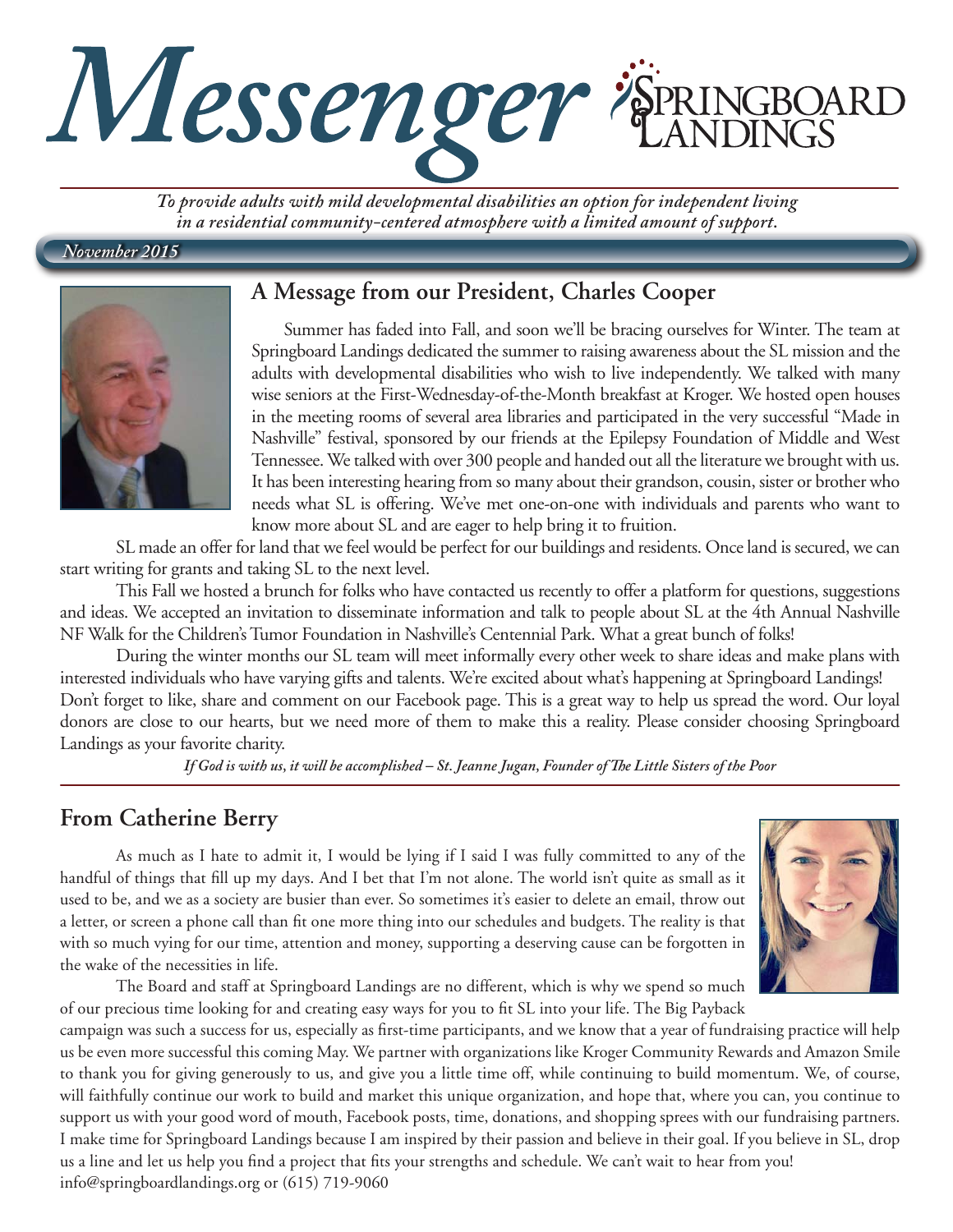### **A Prospective Lander, Jeanne Buckman**



 It was summer 2008 and I had just received my diagnosis of Asperger's Syndrome, at the age of 30. I was returning home from Atlanta where the diagnosis had been made without a clue as to what to do next. I had crashed and burned out of a nursing job just prior to going to Atlanta for ten weeks for therapy and to find out what in the world was "wrong" with me. Now I had a name for it, Asperger's Syndrome. My whole world got turned upside down and I was sure I was somehow defective. What was I going to do? Was I ever going to be self confident again?

 Upon arriving in Tennessee, we immediately hooked up with the Autism Society of Middle Tennessee, now known simply as Autism Tennessee. One of the parent reps at the

time directed us to a lady named Dena. She became my first coach. Because she understood how the brain works differently in folks on the spectrum, she was able to help me obtain disability income. For that, one looks A LOT at what CAN'T be done.

Then Gina came into my life. She was my next coach. With Gina, it was all about the CANs. "What are you awesome at?" she would ask. Sometime during my work with Dena, Gina had been called into consult. Our family, Dena, Gina, and my sweetheart Jeff had all sat down to look at where I was, who my support system was, and where I wanted to be. Two years later, Gina was back in the picture, this time leading out in an employment group for ladies with disabilities. Much progress was made in how to present yourself in the best light to an employer. The question, "What are you awesome at?" was answered with a whole long list of things!

When Gina had to step out of the picture and close down the employment group, she handed me off to Dr. Stewart, who had been part of the employment group fairly often. Dr. Stewart knew me well at that point and he and I then embarked on the journey from there. My time with him has been invaluable! He is very understanding and informed about people who have my particular brain difference. He can explain anything to me and me to anybody else. He has been an unrelenting encourager and problem solver. In August of 2015, Dr. Stewart got the news that I had passed the certification exam for my skin and wound care specialty and started crying.

So I have gone from someone who was sure she was defective to someone who knows she's just different and that's wonderful! I started out as someone who was totally unsure of herself and I'm now comfortable in my own skin. In 2008 I would have never dreamed that I'd return to nursing, let alone as a specialist! I'm now working with a job coach to find employment in home health.



## **Holiday Shopping Idea!**

A contribution to Springboard Landings in honor of someone on your gift list would be one of the most appreciated and worthwhile gifts they receive. Send your donation to Springboard Landings and we will send an acknowledgement card to your loved one before Santa climbs down the chimney.

**Email us at info@springboardlandings.org. We look forward to hearing from you.**

# **Visit us on the web: www.springboardlandings.org**







https://facebook.com/springboardlandings https://twitter.com/Springbdlanding

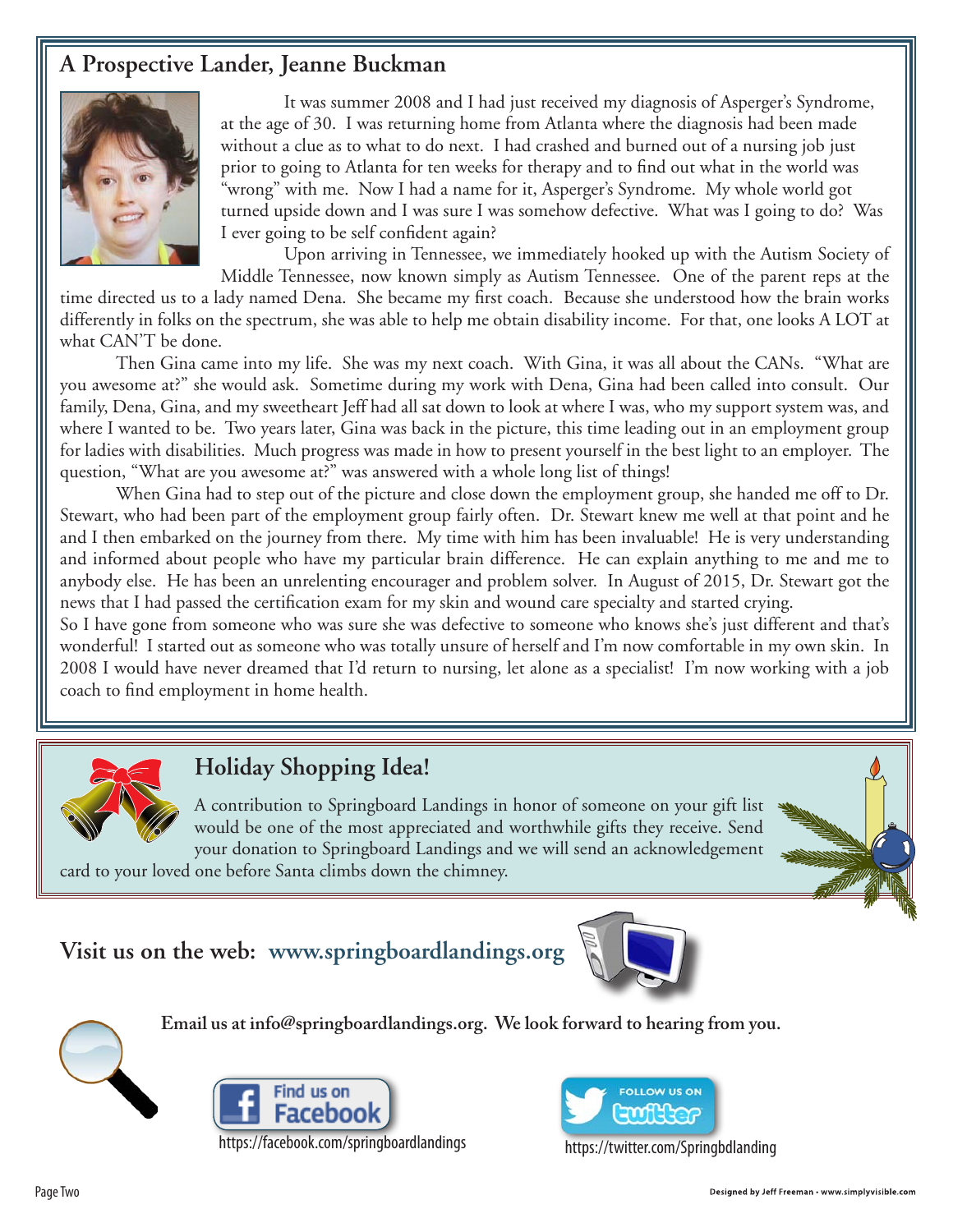# **Our Partners at Kroger**



**Made in Nashville Festival**







**Open House**